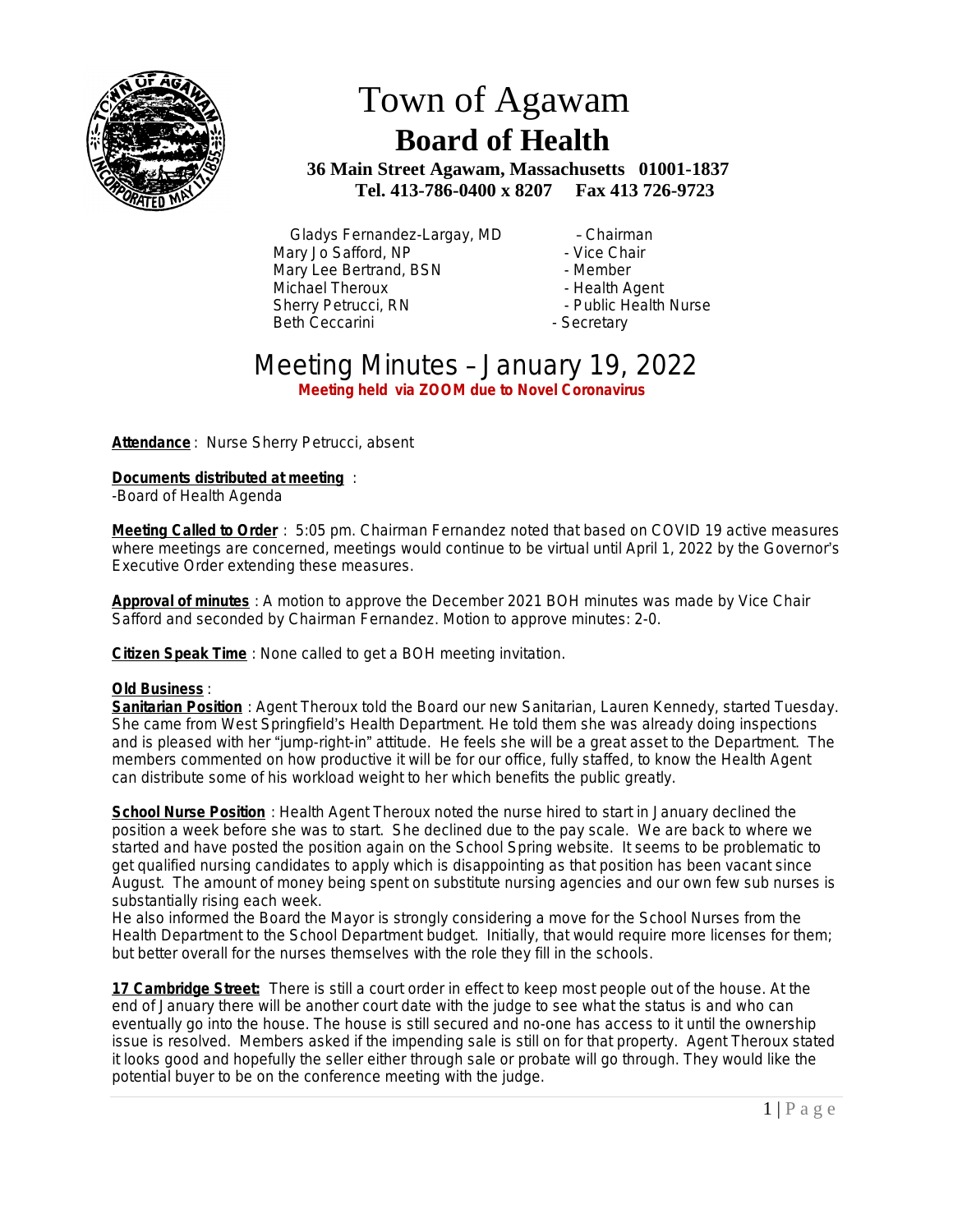## **New Business** :

**State Guidance / Contact Tracing** : A few weeks ago, the State guidance on isolation and quarantine had changed. For vaccinated persons, there is 5 days isolation, followed by 5 days of strict mask wearing. We have continued to implement that policy for the public. DESE has kept the same guidance. If students or staff test positive they are isolating 5 days and wearing a mask all day (outside as well) for the next 5 days. DESE adopted the 5-day quarantine policy for the fully vaccinated. Clarifying that guidance would be anyone who has 2 doses of Moderna or Pfizer and 1 dose of J & J vaccine. Their objective is to try to keep the kids in schools.

**Testing for COVID 19:** We are still offering our "test & stay" program for those who are identified as close contacts in school. Parents can apply for our program (with consent on file for their child/children). The program consists of 5 days of testing 2 days of monitoring. If student or staff tested negative they could return to school that day. We are planning on going with the State's new guidance where instead of that program; we will be giving testing kits to parents and staff that opt into testing at home. We are switching from doing close contact in schools to no contact tracing and only testing symptomatic students and staff in school. If students or staff feel ill at home before school starts then testing should be administered before they get on the bus and come to school. Symptomatic testing in school will be administered by the School Nurses. Parents can use the test kits at home if their child was labeled a close contact or start feeling unwell before school hours.

In our office, we have received testing kits for our town employees and have utilized quite a few already. We have been rapid testing with Binax NOW. We have administered to the DPW, Police, Building Maintenance and other town departments. The entire Health Department staff is administering tests! We test them, have them wait in their cars, call them with results. Now the Fire Department has gotten some tests as well so they will be testing Fire and Police personnel. The BOH members stated the list of tasks in the Health Department doesn't seem to have an end. Agent Theroux agreed that all hands on deck for specific phases of this multi-phase pandemic. Chairman Fernandez told us all to keep safe as we continue with these tasks; it would be a detriment if the Health Department were to get sick. She gave us her continued thanks for the daily work done by all in the office.

Mary Lee Bertrand, member has joined the zoom call at 5:24 p.m.

Agent Theroux stated we practice safety protocols when testing and interacting with the public daily as well as all employees. He quickly updated Member Bertrand on the topic of Testing for COVID 19. He told the members we have been testing for a few weeks and it's going well. Members asked if we had specific hours of testing. He responded we test all day long. Each department has different or multiple shifts, that aren't just morning or afternoon only, so we need to be flexible with our testing.

The Health Agent asked the members about their thoughts on the value of continued contact tracing the adult population. Given the constant changing guidance, inability to reach positive person, their inability to give list of close contacts or most people already telling others they had a positive test seems very confusing to the general public. Members asked him if people who are contacts of positive cases are given guidance on what to do. He stated that is one of the purposes for the call was to educate them. One member stated that at this stage, almost like a phase 3 of the pandemic, most people are telling contacts themselves and looking up the current guidance more now than before. They are able to research that information on Mass.gov anytime. The Health Agent stated that it takes up a vast amount of time, money and resources to continue this practice to almost no avail. Agawam isn't the only town going through this phase. Other towns are spending grant monies or hiring outside staff themselves to complete this mission. He told them one very big frustration and area of great concern is that the "at-home" tests (taken by the public), test positive and are NOT calling their local BOH's to let them know that they are positive. Therefore a true case count will never be accurate nor will contact tracing be done. We seem to be reaffirming their positive test result and give them current guidance. It is frustrating from a Health Department stand point and seemingly less helpful. Another frustration is that PCR testing is at such a high volume; we aren't getting results for 5-10 days. When results are received, isolation might be null and void meanwhile they go out and infect others. One member stated she sees how frustrating that can be from a health concern regarding infection control. She also sees two components of contact tracing: 1~ contacting them and extracting information from them, 2 ~ giving out proper guidance to them. Both components are getting harder and harder to do with continually up-dated guidance. All members agree with Health Agent that at this stage it is starting to phase out from the public's perspective and interest in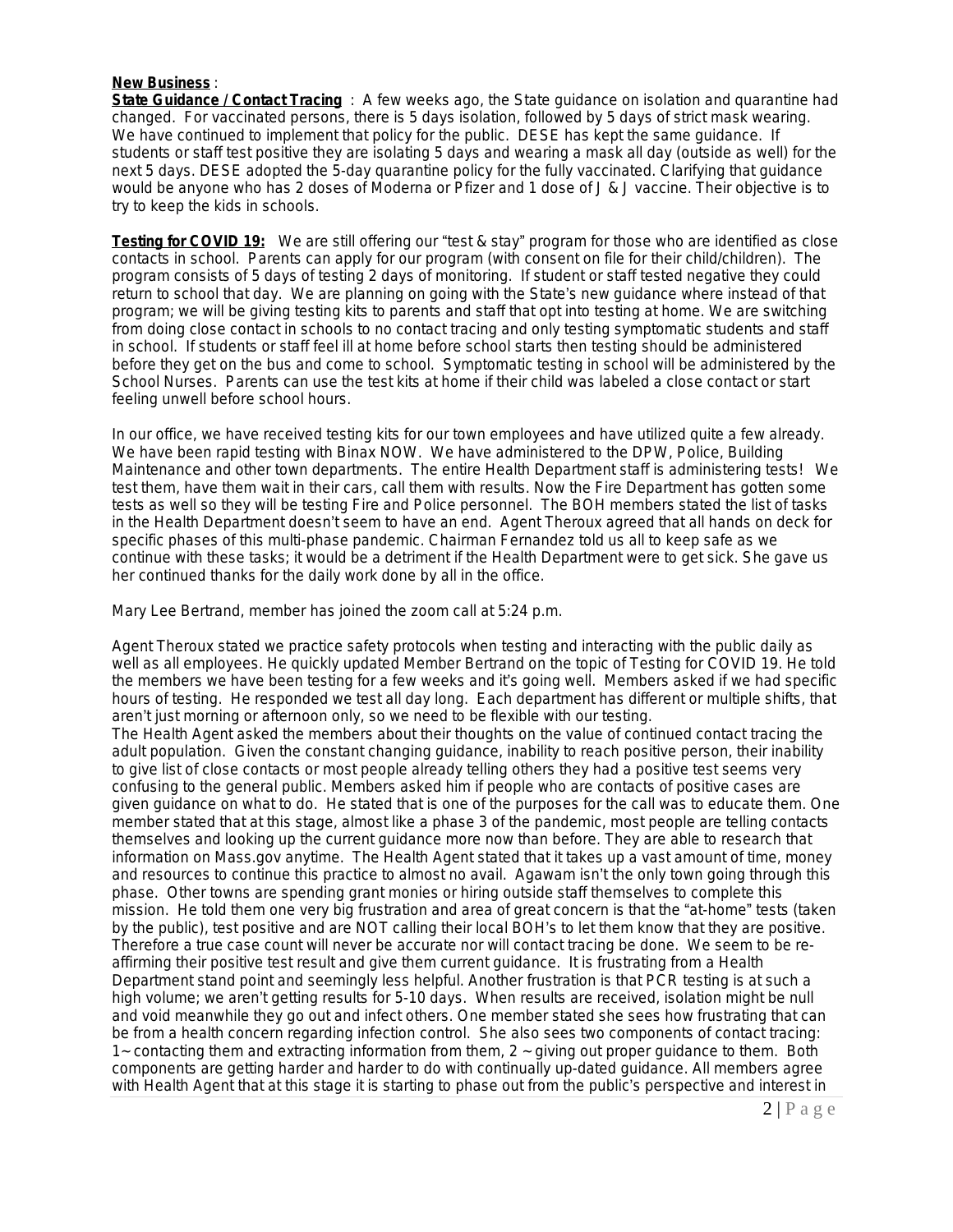helping, which is sad for overall public health. It should continue with school aged students and staff. They agreed that the Public Health Nurse hired from the tri-city grant should continue with the adults in the community until grant runs out. Agent Theroux noted that new guidance for schools is coming out next week. The School Department is not going to maintain the "test and stay" program anymore to find close contacts in school. The state has found that in-school transmission is not producing high case numbers. The School Nurses will now only test symptomatic students, then send them home with 2 test kits each to those who have opted into the at home testing program. They would test for 2 weeks.

**School Nurse Activities** : Nurses are only testing symptomatic students and staff. If they are negative and they still have symptoms or a close contact they are sent to the test and stay program until the program ends. So negative tests will result in returning to class and positive symptomatic tests will be sent home. They have been very busy each day. Every school is encountering the same situations. We anticipated it was going to get super busy after Christmas break and it has been. When the new guidance comes out next week they will be updating students, parents and staff.

**Public Health Nurse** : Health Agent told the Board members the overall numbers have been steadily on the decline for the last couple weeks. After 2 weeks of data, our numbers were in the 300 count range for cases. With isolation down to 5 days, that number could be cut in half now.

One of our School Nurses, Pam Franco, has been filing in a couple days or half days a week for Sherry since November. She has been a big help with nursing issues, school aged cases and keeping up with the changing guidance, to disseminate information to the other school nurses. Unfortunately due to the amount of nursing absences and the current unfilled position, there are weeks she hasn't been in the Health Department as there was no substitute coverage for her school.

Board members asked Agent Theroux about reporting school cases of COVID 19 and places like nursing homes and elder care facilities. He noted it was up to each School Department and the elderly/nursing home facilities themselves to report all cases directly to the State.

Members stated again that if the Mayor put the school nursing responsibilities into the School Department then it would clearly work more efficiently with more accountability especially from a logistical stand point. Now would be the best time to actually follow through with this endeavor given their extra duties and workload during this pandemic setting. They noted the School Department may be able to better budget pay scales for them as well. Also noting if their direct supervisors were in the schools, the chain of command would work out better all the way around. Members asked the Health Agent how discipline worked for School Nurses if an incident were to occur. He told them some situations came up where he or Sherry were the last to know about it. When discussions by the nurses; parents, school principal, school secretary and superintendent had taken place, days may have lapsed. The Health Agent stated that it can be very frustrating finding out there was an issue after everyone else or days after the incident occurred. One member asked if the School Nurses were under the School Department umbrella if they really could increase their salary to attract the most qualified candidates to apply. Agent Theroux stated it would be up to the School Department and Superintendent through the negotiation process. It would be a great idea for them as the School Department does have a bigger budget than the Health Department. He noted the School Nurses would be meeting soon to discuss some of the pros and cons of switching entities. The Board members closed the meeting stating they are in agreement, and have always been in agreement, with the idea of the School Nurses in the School Department and hope the Mayor actually follows through. That would ensure better nurse selections, more accountability in all aspects, smoother chain of medications and medication issues as well as much better salaries for the qualified nurses themselves since their daily workload increases each year. Logistically it would be a sound move. The members didn't see a down side for the nurses stating it would be a good move especially during this time of medical uncertainty when the Health Department itself is overwhelmed with that and all other aspects of what the pandemic brings.

Agent Theroux thanked members Bertrand and Chairman Fernandez for reapplying for another term on the Board of Health. He told them he appreciates all their hard work and effort on behalf of the residents of Agawam. He stated there was more work to do which is why he was glad the Mayor approved both their re-appointments.

Adjourned: Motion to adjourn was made by Vice Chairman Safford seconded by Member Bertrand. With